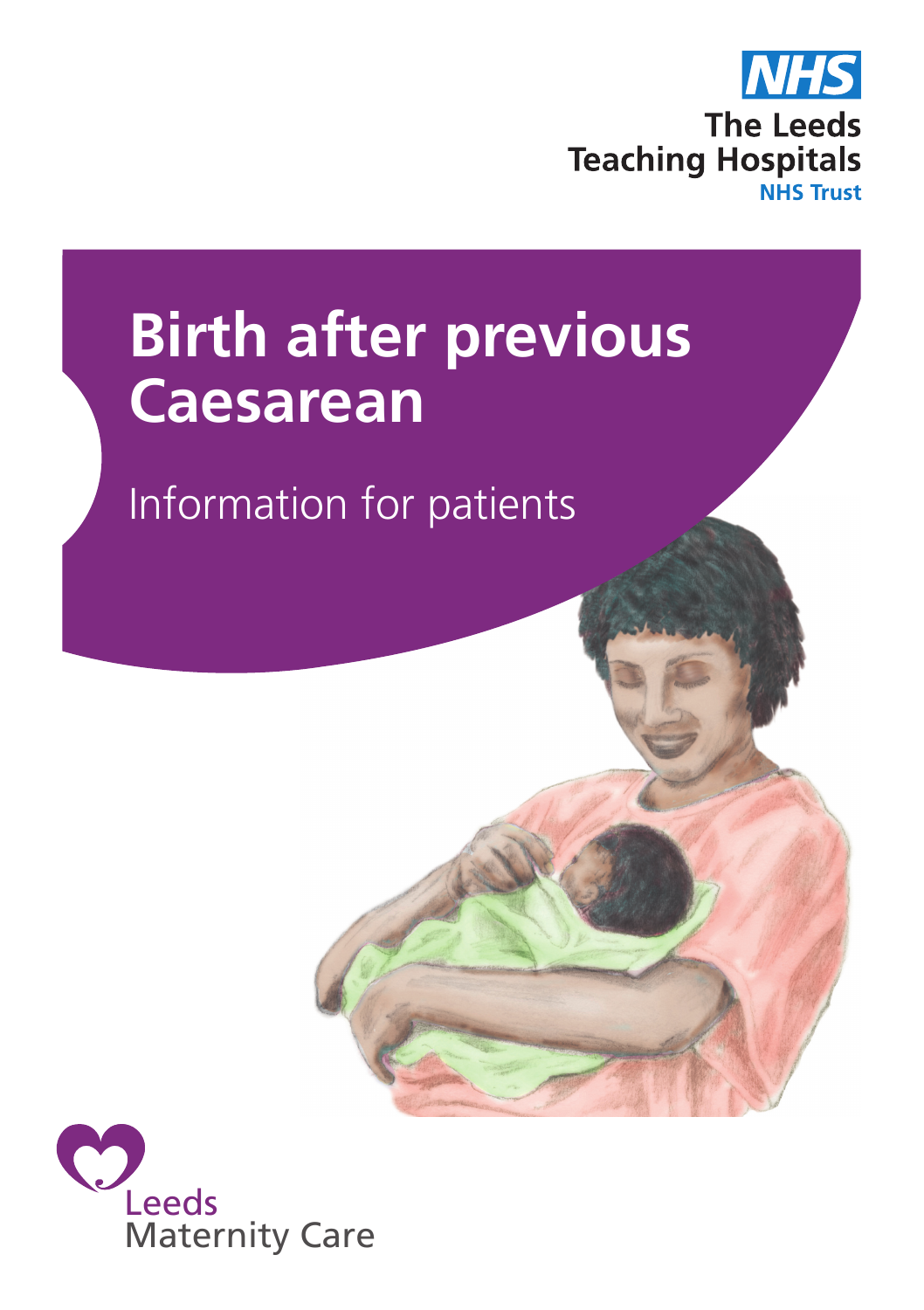# This leaflet has been given to you as you have previously had a Caesarean birth.

# **What are my choices for birth after a Caesarean delivery?**

More than one in five women (20%) in the UK currently give birth by Caesarean delivery (a surgical operation where a cut is made in your abdomen and your baby is delivered through that cut). Many women have more than one Caesarean delivery.

If you have had one or more Caesarean deliveries, you may be thinking about how to give birth next time. Whether you choose to have a vaginal birth or a Caesarean delivery in a future pregnancy, either choice is safe with different risks and benefits. Overall, both are safe choices with only very small risks. In considering your choices, your obstetrician will ask you about your medical history and about your previous pregnancies. They will want to know about:

- The reason you had the Caesarean delivery and what happened - was it an emergency?
- The type of cut that was made in your uterus (womb)
- How you felt about your previous birth. Do you have any concerns?
- Whether your current pregnancy has been straightforward or have there been any problems or complications?

You and your obstetrician or midwife will consider your chance of a successful vaginal birth, your personal wishes and future fertility plans when making a decision about vaginal birth or Caesarean delivery.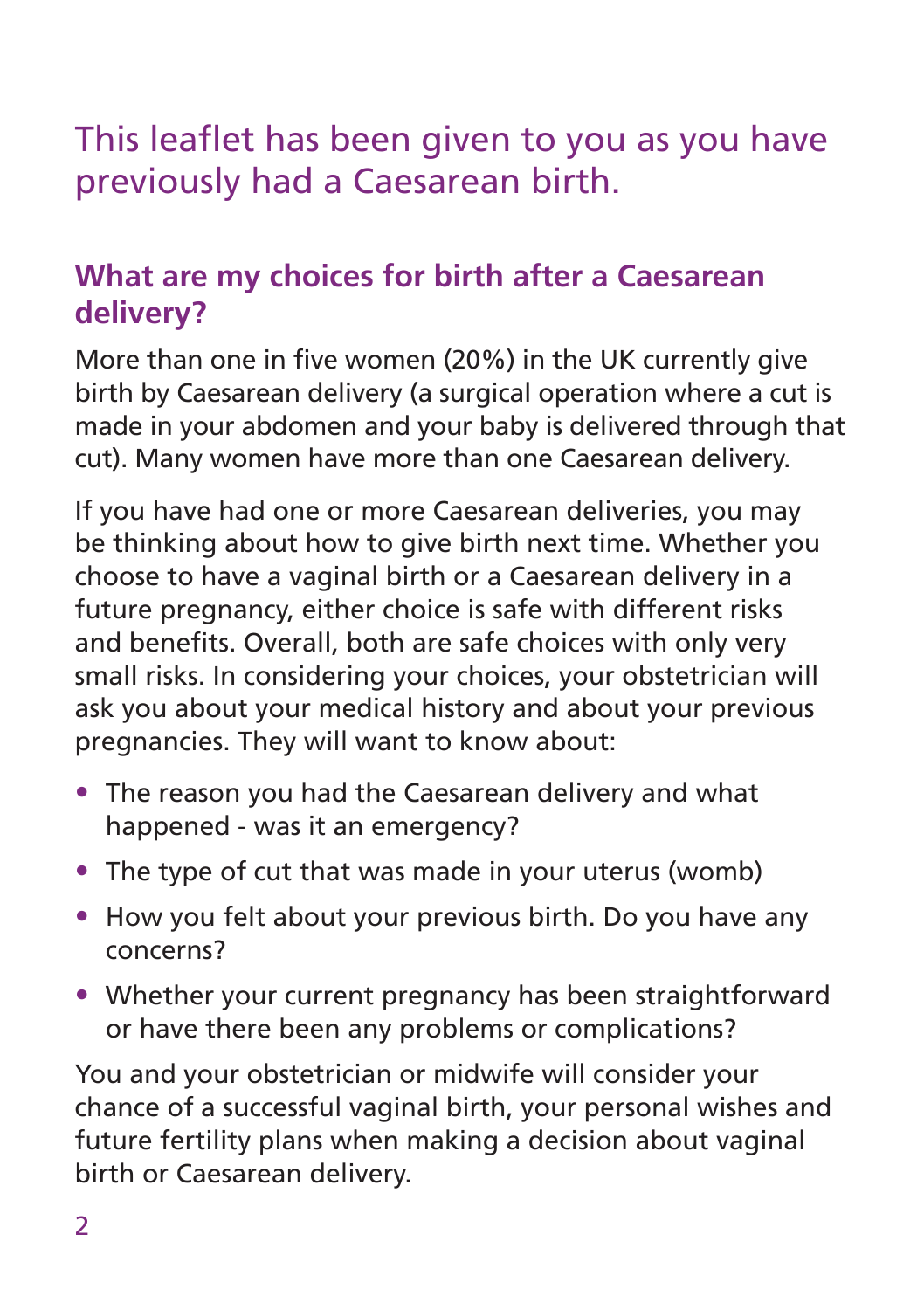## **What is VBAC?**

VBAC stands for 'vaginal birth after Caesarean'. It is the term used when a woman gives birth vaginally, having had a Caesarean delivery in the past. Vaginal birth includes birth assisted by forceps or ventouse.

# **What is an elective repeat Caesarean delivery?**

An elective caesarean means a planned Caesarean. The date is usually planned in advance at your hospital antenatal visit. The Caesarean delivery usually happens in the seven days before your due date, unless there is a reason why you or your baby need an earlier delivery.

# **What are the advantages of a successful VBAC?**

The advantages of a successful VBAC include:

- A vaginal birth (which might include an assisted birth)
- A greater chance of an uncomplicated normal birth in future pregnancies
- A shorter recovery and a shorter stay in hospital
- Less abdominal pain after birth
- Not having surgery

#### **When is VBAC likely to be successful?**

Overall, about three out of four women (75%) with a straight forward pregnancy who go into labour give birth vaginally following one Caesarean delivery.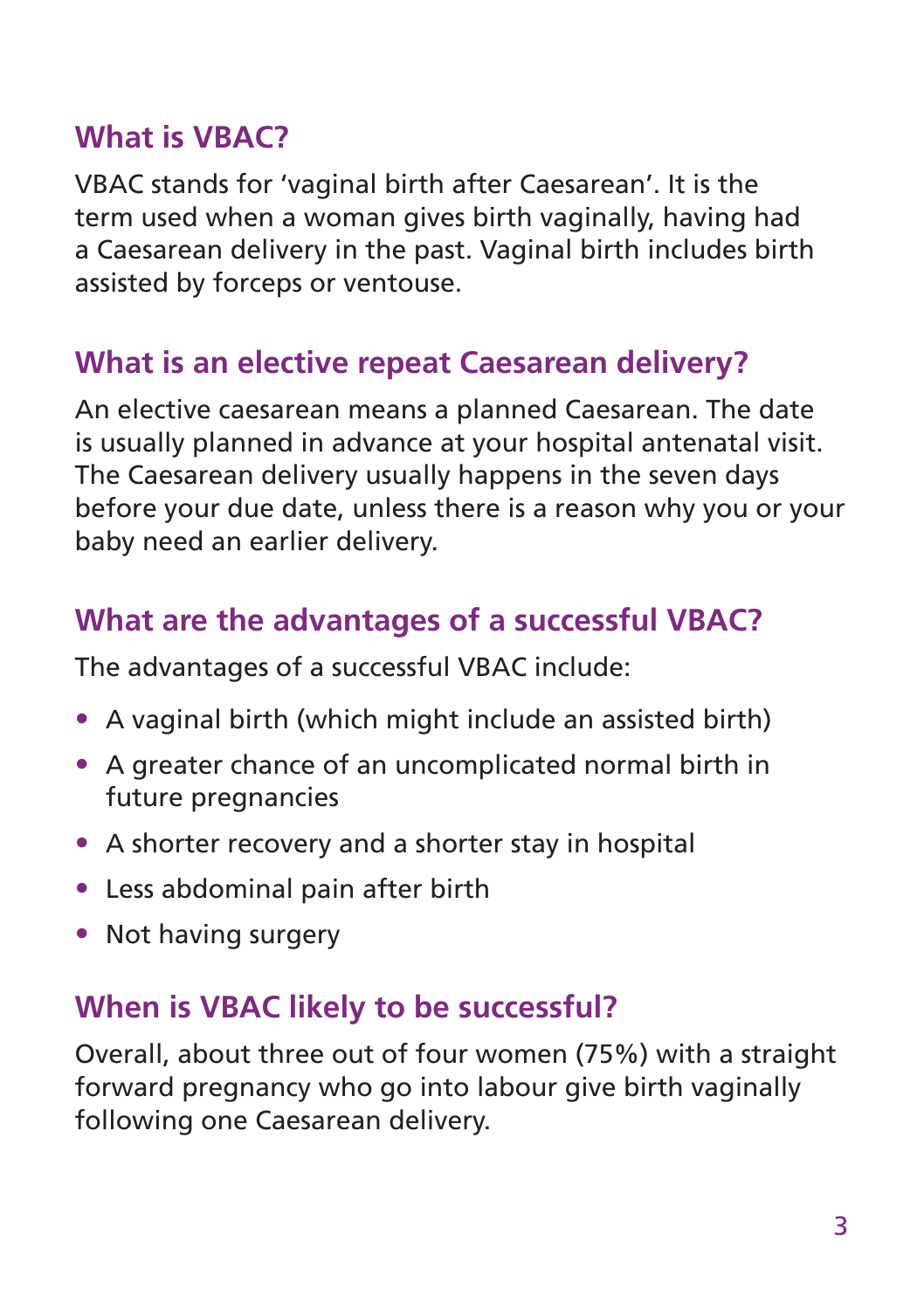If you have had a vaginal birth, either before or after your Caesarean delivery, about nine out of ten women (90%) have a vaginal birth.

Most women with two previous Caesarean deliveries will have their next baby by Caesarean delivery. However, should you go into labour your chance of a successful vaginal birth is slightly less than this (between 70% and 75%).

# **What are my chances of a successful VBAC?**

A number of factors (risk factors) make the chance of a successful vaginal birthless likely.

These are when you:

- Have never had a vaginal birth
- Need to be induced
- Did not make progress in labour and needed a Caesarean delivery (usually owing to the position of the baby)
- Are overweight a body mass index (BMI) over 30 at booking

# **What are the disadvantages of VBAC?**

The disadvantages of VBAC include:

#### **Emergency Caesarean delivery**

There is a chance you will need to have an emergency Caesarean delivery during your labour. This happens in 25 out of 100 women (25%). This is only slightly higher than if you were labouring for the first time, when the chance of an emergency Caesarean delivery is 20 in 100 women (20%). The usual reasons for an emergency Caesarean delivery are labour slowing or if there is a concern for the well being of the baby.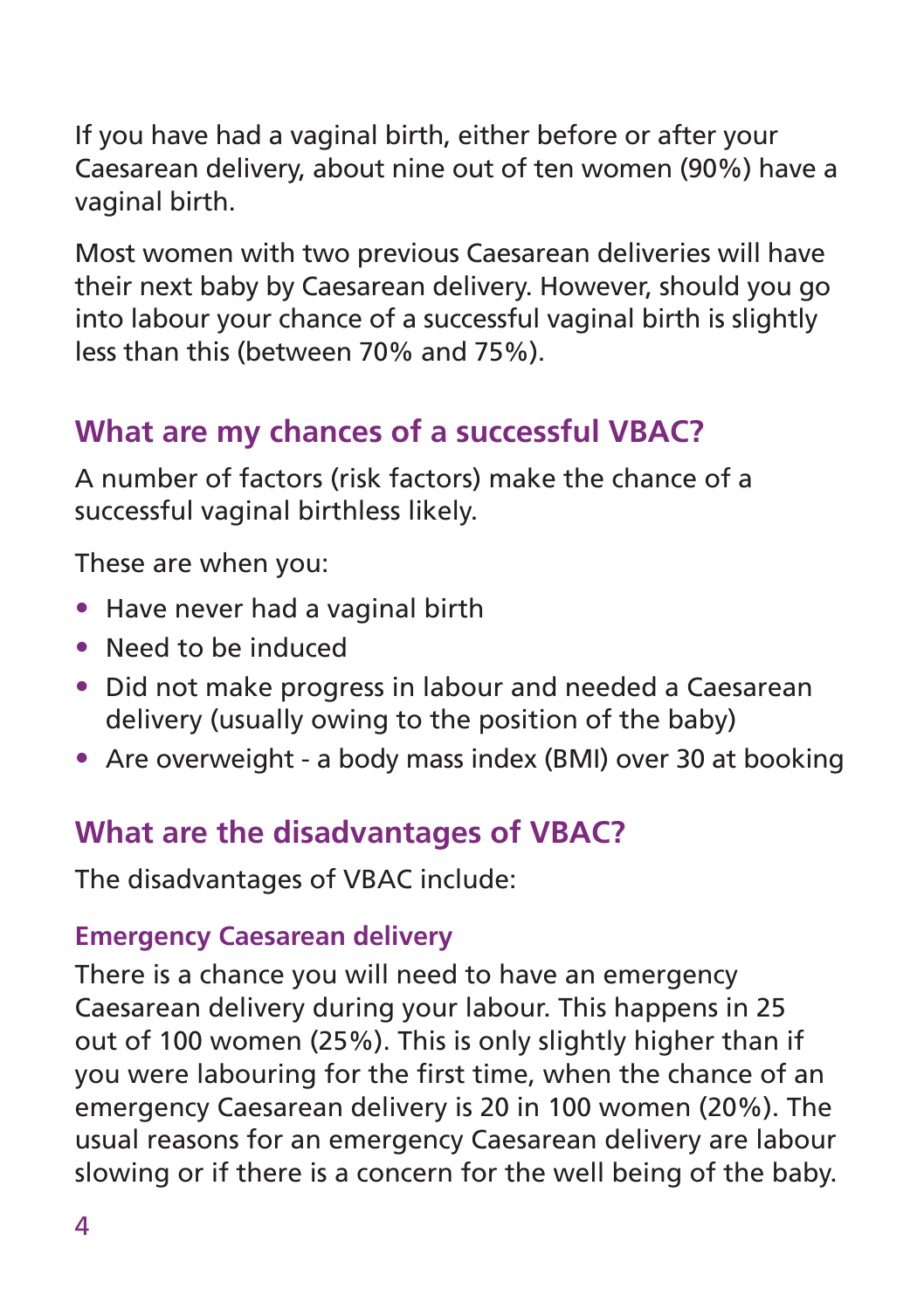#### **Blood transfusion and infection in the uterus**

Women choosing VBAC have a one in 100 (1%) higher chance of needing a blood transfusion or having an infection in the uterus compared with women who choose a planned Caesarean delivery.

#### **Scar weakening or scar rupture**

There is a chance that the scar on your uterus will weaken and open. If the scar opens completely (scar rupture) this may have serious consequences for you and your baby. This occurs only in two to eight women in 1000 (about 0.5%). Being induced increases the chance of this happening. If there are signs of these complications, your baby will be delivered by emergency Caesarean delivery.

#### **Risks to your baby**

The risk of your baby dying or being brain damaged if you undergo VBAC is very small (two in 1000 women or 0.2%). This is no higher than if you were labouring for the first time, but it is higher than if you have an elective repeat Caesarean delivery (one in 1000 or 0.1%). However, this has to be balanced against the risks to you if you have a Caesarean delivery (see below). These disadvantages are more likely in women who attempt VBAC and are unsuccessful.

## **When is VBAC not advisable?**

There are very few occasions when VBAC is not advisable and repeat Caesarean delivery is a safer choice. These are when:

- You have had three or more previous Caesarean deliveries
- The uterus has ruptured during a previous labour
- You have a high uterine incision (classical Caesarean)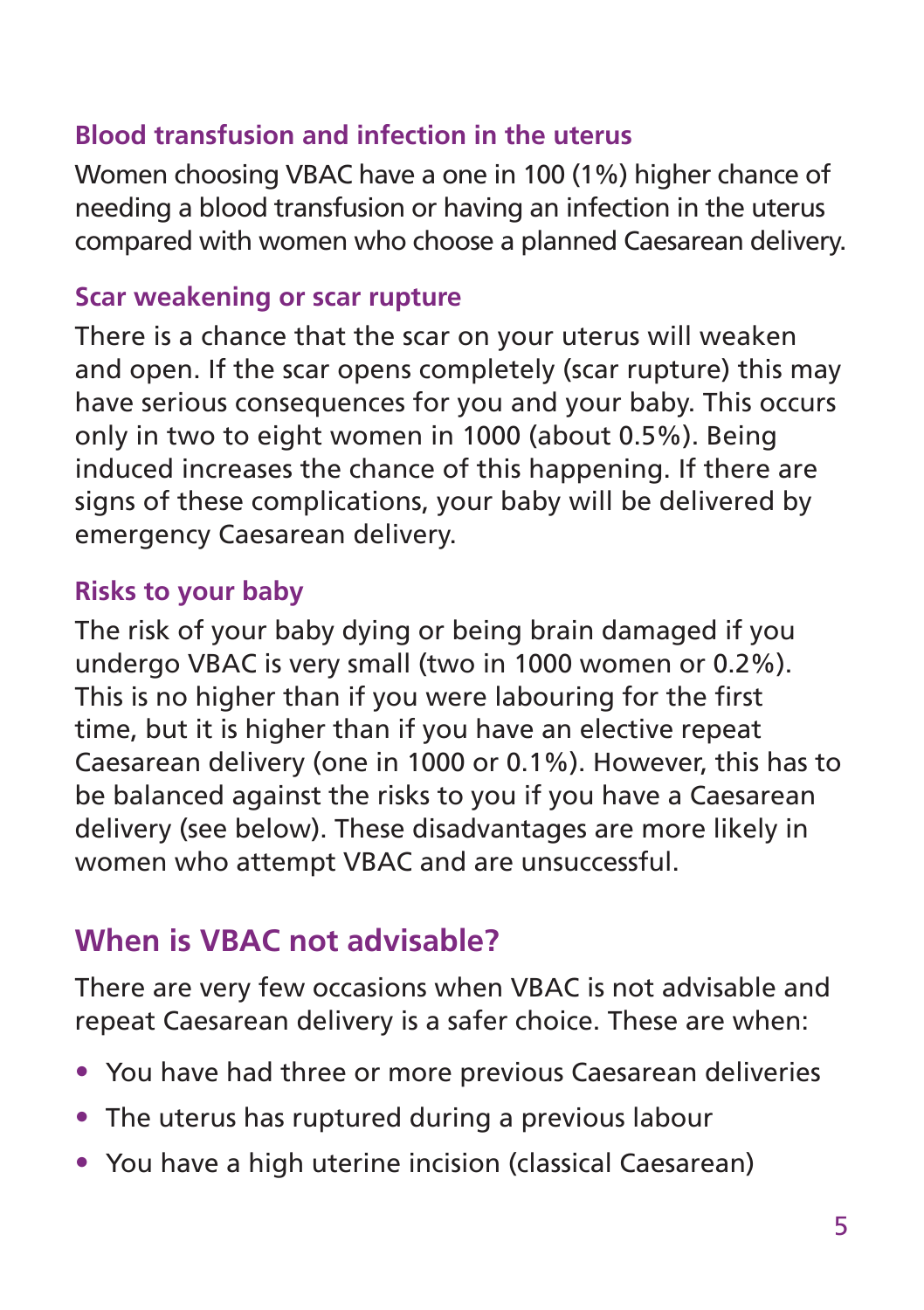• You have other pregnancy complications that require a Caesarean delivery

## **What are the advantages of elective repeat Caesarean delivery?**

The advantages of elective repeat Caesarean delivery include:

- Virtually no risk of uterine scar rupture
- It avoids the risks of labour and particularly the risk of possible brain damage or stillbirth from lack of oxygen during labour (one in 1000 or 0.1%)
- Knowledge of the date of delivery. However since caesarean delivery is usually planned for the 39th week of your pregnancy, there is a chance that you may go into labour before the date of your caesarean section as one in 10 women (10%) go into labour before this date. The planned date may on occasion need to be changed to ensure safe running of surgical lists

# **What are the disadvantages of elective repeat Caesarean delivery?**

The disadvantages of elective repeat Caesarean delivery include:

#### **A longer and possibly more difficult operation**

A repeat Caesarean delivery usually takes longer than the first operation because of scar tissue. Scar tissue may also make the operation more difficult and can result in damage to the bowel or bladder. There is a risk of baby's skin being cut at the time of the Caesarean section. This occurs in about 2% of cases but usually heals without further harm.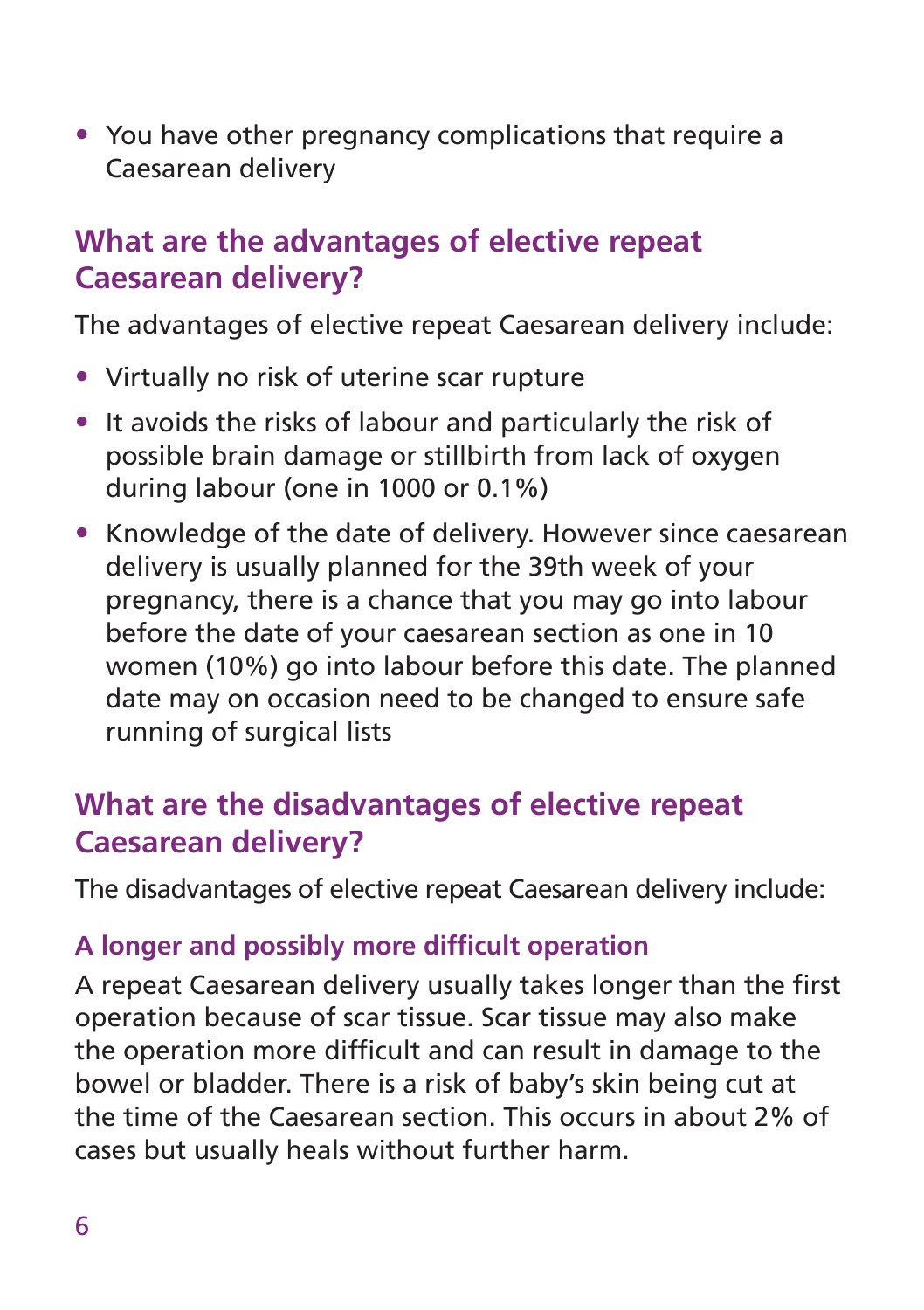#### **Chance of a blood clot (thrombosis)**

A blood clot that occurs in the lung is called a pulmonary embolus. A pulmonary embolus can be life threatening (death occurs in less than one in 1000 caesarean deliveries).

#### **There is a longer recovery period**

You may need extra help at home and will be unable to drive for about six weeks after delivery (check with your insurance company).

#### **Breathing problems for your baby**

Breathing problems are quite common after Caesarean delivery and usually do not last long. Occasionally, the baby will need to go to the special care baby unit. Between three to four in 100 babies (3-4%) born by planned Caesarean delivery have breathing problems compared with two to three in 100 (2-3%) following VBAC. Waiting until the week before the due date minimises this problem.

#### **A need for elective caesarean delivery in future pregnancies**

More scar tissue occurs with each Caesarean delivery. This increases the possibility of the placenta growing into the scar making it difficult to remove at Caesarean (placenta accreta or percreta). This can result in bleeding and may require a hysterectomy. All serious risks increase with every Caesarean delivery you have.

## **What happens if I go into labour when I'm planning VBAC?**

You will be advised to deliver in hospital so that an emergency Caesarean delivery can be carried out if necessary.